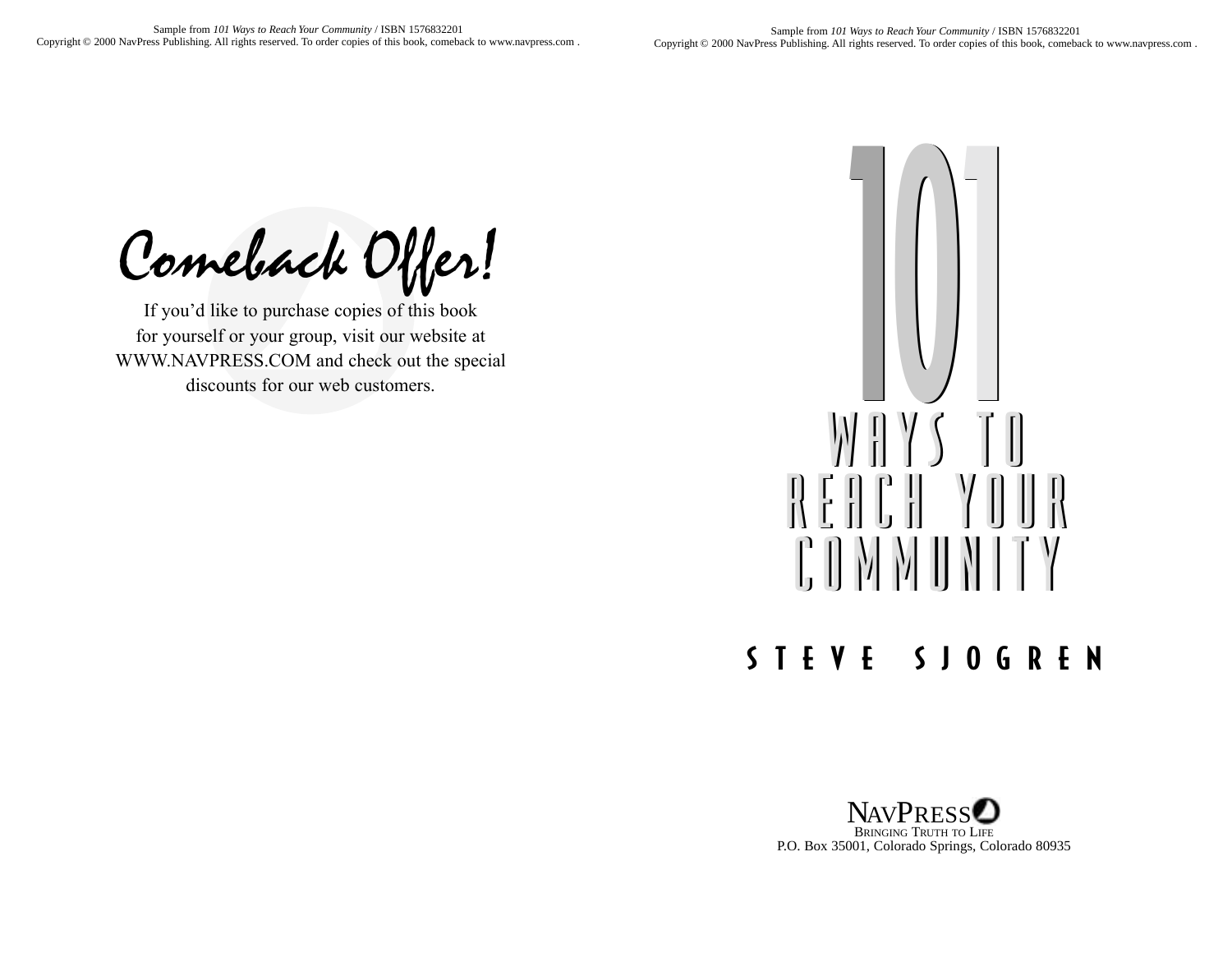#### Sample from *101 Ways to Reach Your Community* / ISBN 1576832201 Copyright © [2000 NavPress Publishing. All rights reserved. To order copies of this book,](http://www.navpress.com/detail.asp?1576832201) comeback to www.navpress.com .



CONTENTS



### Our Guarantee to You

We believe so strongly in the message of our books that we are making this quality guarantee to you. If for any reason you are disappointed with the content of this book, return the title page to us with your name and address and we will refund to you the list price of the book. To help us serve you better, please briefly describe why you were disappointed. Mail your refund request to: NavPress, P.O. Box 35002, Colorado Springs, CO 80935.

The Navigators is an international Christian organization. Our mission is to reach, disciple, and equip people to know Christ and to make Him known through successive generations. We envision multitudes of diverse people in the United States and every other nation who have a passionate love for Christ, live a lifestyle of sharing Christ's love, and multiply spiritual laborers among those without Christ.

NavPress is the publishing ministry of The Navigators. NavPress publications help believers learn biblical truth and apply what they learn to their lives and ministries. Our mission is to stimulate spiritual formation among our readers.

© 2001 by Steve Sjogren

All rights reserved. No part of this publication may be reproduced in any form without written permission from NavPress, P.O. Box 35001, Colorado Springs, CO 80935. www.navpress.com Library of Congress Catalog Card Number: 00-061683 ISBN 1-57683-220-1

Cover design by Jennifer Mahalik Cover photos by Adobe Image Library Creative Team: Brad Lewis, Amy Spencer, Heather Nordyke

Some of the anecdotal illustrations in this book are true to life and are included with the permission of the persons involved. All other illustrations are composites of real situations, and any resemblance to people living or dead is coincidental.

Unless otherwise identified, all Scripture quotations in this publication are taken from the *Holy Bible: New International Version*® (NIV®). Copyright © 1973, 1978, 1984 by International Bible Society. Used by permission of Zondervan Publishing House. All rights reserved. Another version used is the *New American Standard Bible* (NASB), © The Lockman Foundation 1960, 1962, 1963, 1968, 1971, 1972, 1973, 1975, 1977.

Sjogren, Steve, 1955- 101 ways to reach your community / by Steve Sjogren. p. cm. ISBN 1-57683-220-1 (pbk.) 1. Evangelistic work. 2. Service (Theology) I. Title: One hundred one ways to reach your community. II. Title: One hundred and one ways to reach your community. III. Title. BV3770 .S53 2001 269'.2—dc21 00-061683

Printed in the United States of America

1 2 3 4 5 6 7 8 9 10 / 05 04 03 02 01

FOR A FREE CATALOG OF NAVPRESS BOOKS & BIBLE STUDIES, CALL 1-800-366-7788 (USA) OR 1-416-499-4615 (CANADA)

### INTRODUCTION 6 LET'S CHANGE THE WORLD! THE NUTS AND BOLTS 12

### LEVEL 1: THE BLITZ

| 1. Soft Drink Giveaway                             | 27 |
|----------------------------------------------------|----|
| 2. Gasoline Buy-Down                               | 29 |
| 3. Donut Giveaway During Morning Traffic           | 30 |
| 4. Assorted Giveaways                              | 31 |
| 5. Dollar Drop or Quarter Drop                     | 32 |
| 6. Dollar Tipping of Restaurant Servers            | 34 |
| 7. Trash Pick-Up with "Kindness in Progress" Signs | 35 |
| 8. Twenty-Dollar Outreach Experiment               | 36 |
| 9. Newspaper Giveaway                              | 37 |
| 10. Coffee/Hot Chocolate/Cappuccino Giveaway       | 38 |
| 11. Stamp Giveaway in Front of Post Office         | 39 |
| 12. Business Blast                                 | 40 |
| 13. Grocery Bag Packing                            | 41 |
| 14. Grocery Cart Escort and Return                 | 42 |
| 15. Popsicles/Ice Cream Giveaway                   | 43 |
| 16. Ice Cream Coupons                              | 44 |
| 17. Hand Cleaning Towelettes                       | 45 |
| 18. Vinyl Gloves at Gas Stations                   | 46 |
| 19. Windshield Washing                             | 47 |
| 20. Parking Meter Feeding                          | 49 |
| 21. Drinks at Biking Trails                        | 50 |
| 22. Pen, Pencils, and Post-It Notes Giveaway       | 51 |
| 23. Photocopying                                   | 51 |
| 24. Computer Diskettes Giveaway                    | 52 |
| 25. Drinks at Intramural or Greek Events           | 52 |
| 26. Breakfast Toaster Pastries Giveaway            | 52 |
| 27. Exam Answer (Scantron) Sheets Giveaway         | 53 |
| 28. Phone Cards for Long-Distance Calls            | 54 |
| 29. "Biggie Size" Food Orders at Fast Food         |    |
| Drive-Throughs                                     | 54 |
| 30. Suntan Lotion Giveaway                         | 55 |
| 31. Surf Wax                                       | 55 |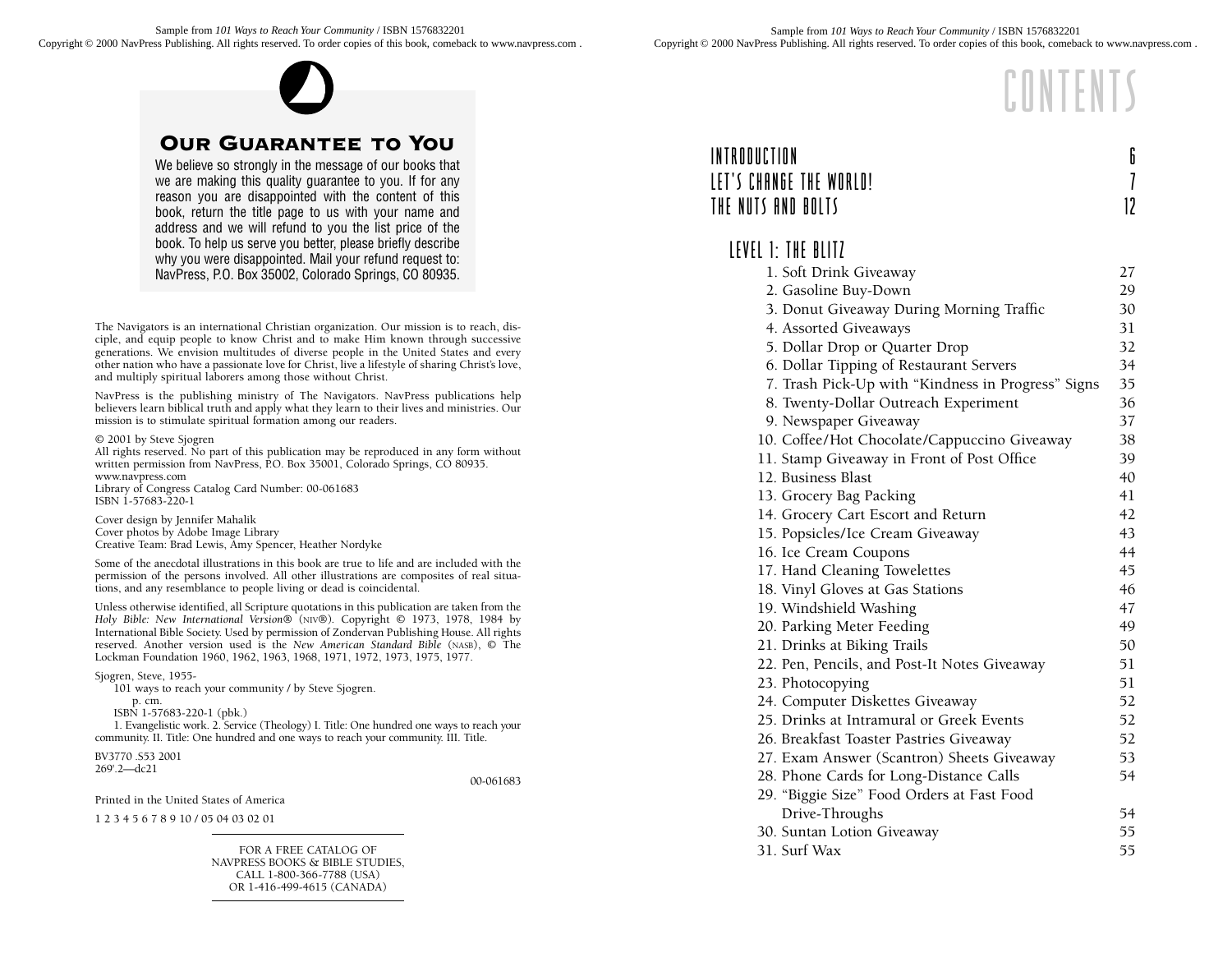| 32. Mother's Day Carnation Giveaway                 | 56 |
|-----------------------------------------------------|----|
| 33. Church Match Book Giveaway                      | 56 |
| 34. Watermelon/Pumpkin/Cantaloupe Giveaway          | 57 |
| 35. Boxes to Merchants                              | 58 |
| 36. Scotch Tape Giveaway at Christmas               | 58 |
| 37. Flower Seed Packet Giveaway                     | 59 |
| 38. Golf Tee or Golf Ball Giveaway, or              |    |
| Golf Ball Cleaning                                  | 59 |
| 39. Glow-in-the-Dark Necklace Giveaway              | 60 |
| LEVEL 2: CONNECTING TO THE COMMUNITY                |    |
| 40. Totally Free Car Wash                           | 61 |
| 41. Interior Car Cleaning and Vacuuming             | 63 |
| 42. Oil Changes for Single Parents                  | 64 |
| 43. Car Drying at Self-Serve Car Washes             | 65 |
| 44. Windshield Washer Fluid Fill                    | 65 |
| 45. Windshield Ice Scraping                         | 66 |
| 46. Windshield Washing at Self-Serve Gas Stations   | 66 |
| 47. Bike Fix-Up Clinic                              | 67 |
| 48. Restroom Cleaning                               | 68 |
| 49. Umbrellas Escort                                | 69 |
| 50. Neighborhood Food Collection and Distribution   | 70 |
| 51. Business Window Washing                         | 71 |
| 52. Polaroid Photos                                 | 71 |
| 53. Shoeshines                                      | 72 |
| 54. Helium Balloons and Balloon Animals             | 73 |
| 55. Dog Washing                                     | 73 |
| 56. Doggie Dirt Cleanup                             | 75 |
| 57. Dorm Move-In Help                               | 75 |
| 58. Coffee, Tea, and Lattes During Late-Night Study |    |
| Sessions                                            | 76 |
| 59. Soft Drinks, Gatorade, and Lemonade at Class    |    |
| Sign-Up                                             | 76 |
| 60. Pizza on Move-In Day at Dorms                   | 77 |
| 61. Christmas Gift-Wrapping                         | 77 |
| 62. Meal Purchasing at Restaurants                  | 78 |
| 63. Door-to-Door Sunday Morning Paper and Coffee    | 79 |
| 64. Filter Change for Air-Conditioners and Heaters  | 80 |
| 65. Garage Cleaning                                 | 80 |
| 66. Leaf Raking                                     | 81 |
| 67. Lawn Mowing                                     | 82 |
| 68. Roof Gutter Cleaning                            | 82 |
| 69. Address Number Painting on Curbs                | 83 |

| 70. Garbage Can Return from Street                  | 83 |
|-----------------------------------------------------|----|
| 71. Tulip Bulbs and Potted Plants                   | 84 |
| 72. Snow Removal from Walks and Drives              | 84 |
| 73. Ice Melting for Sidewalks                       | 85 |
| 74. Window Washing                                  | 85 |
| 75. Light Bulb Replacement                          | 86 |
| 76. Fireplace Ash Removal                           | 86 |
| 77. Smoke Detector Battery Replacement              | 87 |
| 78. Library Fines Payment                           | 87 |
| 79. Winter/Summer Survival Kits                     | 88 |
| 80. Christmas Tree Giveaway or After-Christmas Tree |    |
| Collection                                          | 89 |
| 81. Laundromat Washer and Dryer Payment             | 89 |
| 82. Cocoons on Good Friday                          | 90 |
| 83. Friendly Pet Outreach to Convalescent and       |    |
| Retirement Homes                                    | 90 |
| 84. "Free Prayer" Table at Fairs                    | 91 |
| LEVEL 3: INVESTING IN THE CITY                      |    |

#### 85. Matthew's Party 92 86. Block Party 93 87. Lamb's Lunch 94 88. Parties of Appreciation for Police Officers, Fire Fighters, EMTs 95 89. Accident Scene Cleanup 96 90. Single Parent's House Repair 97 91. Blood Pressure Screening 97 92. Tutoring 99 93. School Supplies for Needy Families 99 94. Dorm Room Cleaning 100 95. Shopping Assistance for Shut-Ins <sup>100</sup> 96. Apartment Move-Out Help 101 97. Birthday Party Organizing 101 98. Memorial Service for the Unchurched 102 99. Move-In Welcoming Party 103 100. Pool Party with a Purpose! 104 101. Birthday Cards 104

| WHAT TO SAY                          | 106 |
|--------------------------------------|-----|
| TEN BEST PROJECTS TO GET YOU STARTED | 100 |
| TOP 10 WORST OUTREACH IDEAS          | 111 |
| ABOUT THE AUTHOR                     | 112 |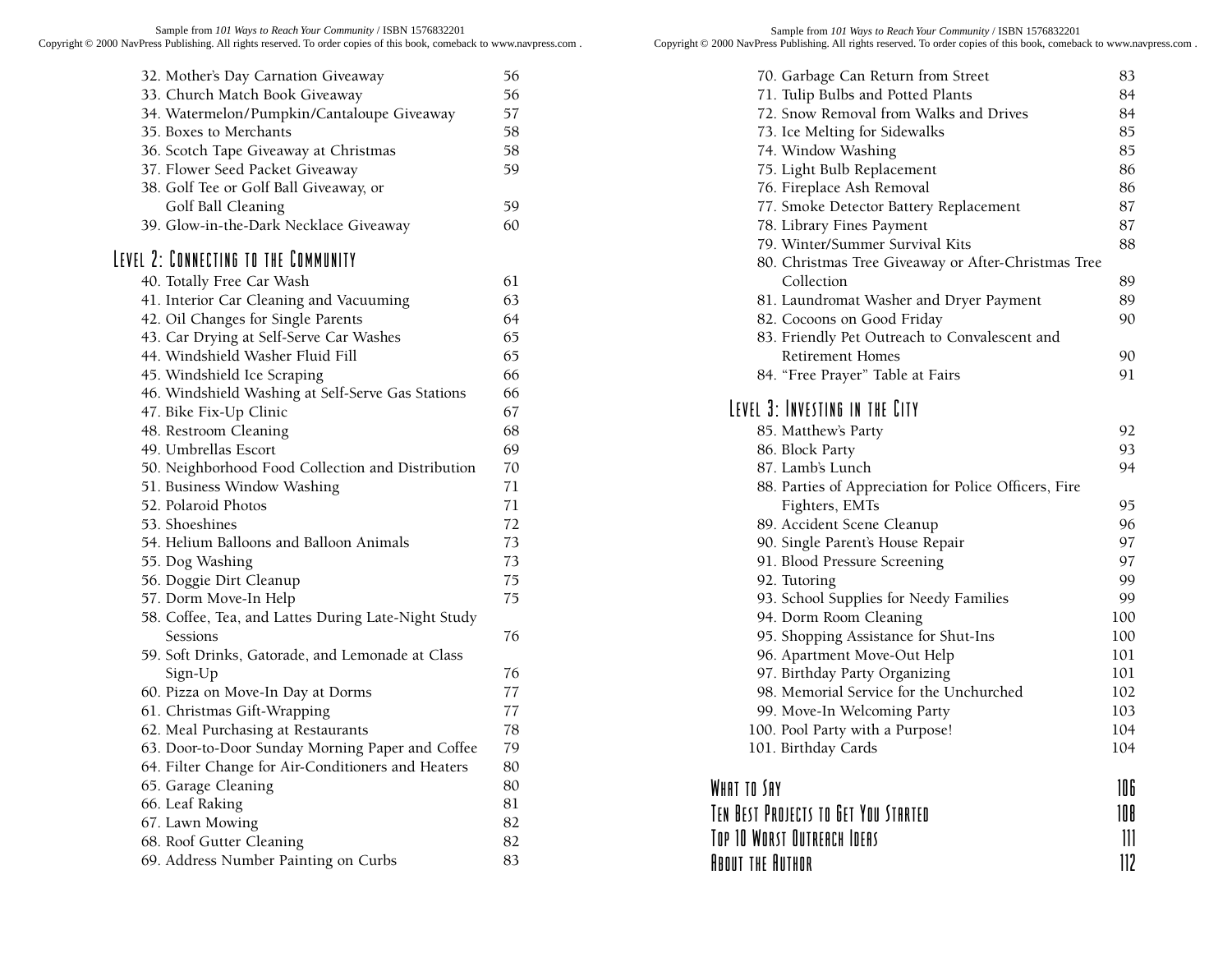LET'S CHH

THE WORLD!

## INTRODUCTION

AS <sup>A</sup> CHILD <sup>I</sup> was intrigued by cookbooks. I enjoyed paging through them to see what could be done when a few simple kitchen elements were mixed together and cooked properly. Even as an eight-year-old, I took on some pretty ambitious cooking projects. Usually, the cookbook picture looked a lot nicer than my finished product, but the practice was exciting just the same. I always had fun. No matter how the dish turned out, I gained confidence as a chef in progress.

#### **A N OUTREACH COOKBOOK**

Think of this book as an interactive cookbook. The concepts outlined here are designed to be first read and then done by you with a few friends, with your small group, or perhaps with your entire church. This is a read-and-do book. If you only *read* this book, you'll miss the point. That would be the equivalent of seeing a photo of a dish in a cookbook, saying, "I like that dish," then eating the picture! So first you should *read,* then *do* these projects. The concepts in this book won't make sense unless you live them out.

I encourage you to take this book along as you cook up each outreach. In fact, get it dirty! Wear it out! Let's make some forward progress for God's kingdom.

#### **AL**

In a heartfelt note to me, Al described himself as a "former highly driven, money-motivated entrepreneur." He usually worked sixty hours a week at his consulting business. Though he was raised attending church, he says he "evaporated" shortly after his first communion service as a teenager. And while he had possessed a childhood faith, he had long since forgotten God by the time he got into his late thirties. Looking back now, he says, his spiritual condition was as cold as the blustery winter night when he ran into some people from our church doing a coffee outreach.

Along with several hundred other moviegoers, Al was waiting in a long line on the opening night of a popular movie. The frigid weather made the wait downright painful. To his surprise, a number of people were making their way through the crowd offering hot drinks to the movie fans as the line snaked its way into the theater. He was more curious about these people than just the free drinks they were offering. When they came up to him, they offered him a hot chocolate or coffee to show him "God's love in a practical way." He said no thanks to the drink but took the card, which had information with the church's name, phone number, and location. His skepticism came out immediately: "Oh, I get it, you're doing this so I'll come to your church, right?" He wasn't ready for their response.

"We'd be thrilled if you came to our church, but no, we're not doing this for that reason. We're here because it's cold and you look like you could use some warmth! Besides that, God really loves you!" He could have fended off about any other response than that. He said he was so moved by their compassion, authenticity, and dedication that he could scarcely enjoy the movie! He did come to church the following weekend and the weekend after that and so on. It's been three years since that winter night, and Al has not only come to Christ, he also has grown immensely in his Christian life. He is now one of our most prolific leaders in reaching out with servant evangelism. In fact, he travels to other cities to teach churches how to do servant evangelism!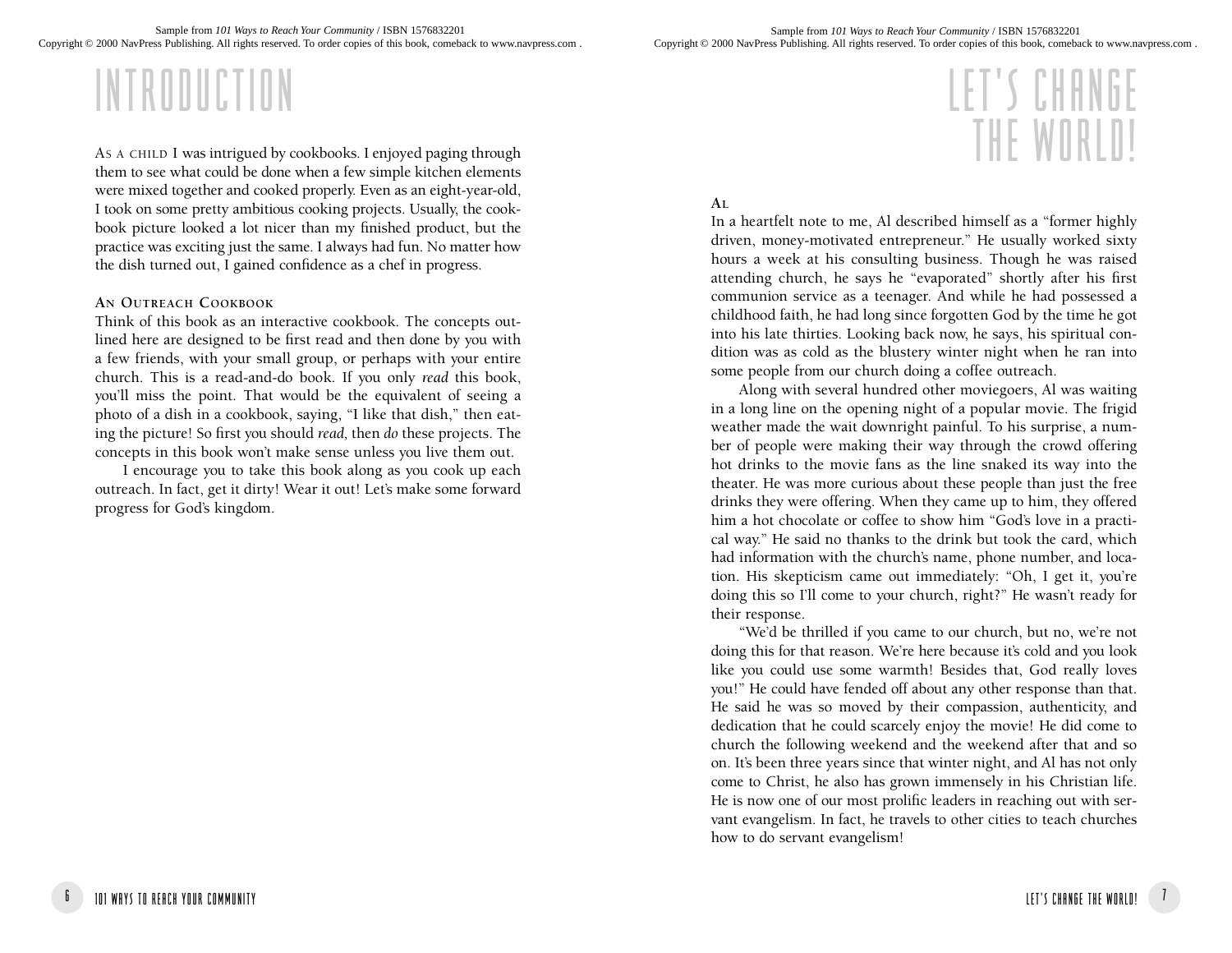#### **CHUCK**

Chuck was an alcoholic for years. Like many veterans of Alcoholics Anonymous (AA), he had an experience with his "Higher Power" and thankfully stopped drinking. "But there is a difference," he says, "between stopping the negative patterns and filling yourself with something positive. I was no longer drinking, but I was empty inside."

An outreach team from my church met Chuck one Saturday afternoon at a soft drink outreach. As he came into the stadium, like hundreds of other fans he received a drink with a small card that read, "You looked too thirsty to pass up! If we can be of more help to you, please give us a call." A few weeks later Chuck used the card as a map and made his way to church. Within a month of hearing about the love of God he decided to take the plunge—he received Jesus. That inner emptiness began to be filled with the presence of Christ.

Not long after coming to our church, Chuck heard about servant evangelism outreach opportunities. One of the principles from AA that he had never really worked on was "You get better as you serve others." He told me, "I don't know if I can do this stuff. I'm not much of a talker."

I encouraged him: "Why don't you come and just carry things at first. We'll take it a step at a time." So Chuck began to attend our Saturday outreaches faithfully and to carry what we were using in our outreach projects. Over the past six months he's gotten more confident. On a recent Saturday morning I asked him, "Are you still having fun?" I loved his response:

"Now I'm *showing* and *telling* people about the love of Christ."

#### **BILL**

I met Bill at the mall at our church's Christmas gift-wrapping outreach. He was the leader of the crew of twelve. I'd never really talked with him before, so to break the ice I asked, "How did you find your way into our church?" He explained that the church had literally come to him a couple of years back while he was busy at the engineering firm where he works. An outreach team met Bill one day as they were doing a restroom cleaning project. He was a bit taken aback when they offered their introduction: "Hi, we'd like to clean your toilets for free—just to show you the love of Christ."

"That's kind of a polarizing opener," Chuck says. "You tend to either laugh, thinking this must be a joke, or you just recoil in shock. Personally, I was totally surprised by the offer."

He was so moved by the project that he decided to check out

what kind of church would clean toilets. The minute he walked into our church, he connected with what we're all about.

"I had always had a concept of God, but it was kind of vague," Chuck says. "Your outreach got me hooked enough to come and check out what was going on. I received Christ, and my life has changed in some amazing ways since then. I mean, look at me— I'm helping lead the charge now by wrapping presents at the mall. I know it doesn't take an engineer to wrap presents, so hey, I get the job done."

#### **YEAH, BUT CAN ANYONE DO IT?**

Al, Chuck, and Bill have all come to Christ through a simple approach to outreach called servant evangelism. This is an approach to sharing Christ that anyone with a heart of availability to God can do.

I didn't always think of evangelism as such a doable task. As a new Christian I was highly motivated to see my friends and family come to Christ. I was madly in love with Jesus, and more than anything in the world I wanted everyone else to have that same love in their hearts.

Though I had a great heart motivation, at times my methods left a lot to be desired. I was willing to try any evangelistic approach at least once. As I look back now I shudder at some of the shenanigans I pulled. Don't get me wrong—I'm all for any approach that will get the good news out to people, but I went a bit overboard at times. For example, when invited to a friend's house for dinner, sometime during the evening I'd excuse myself to use the bathroom. Then I'd unroll the toilet paper several feet, place in it a frightening gospel tract, and roll it back up. (I called that a "gospel time bomb"—in about twenty-four hours, *boom!* they're going to get it!) I'd go to restaurants and stuff all the menus with tracts. For years, anyone who got a Christmas present from me was sure to receive some sort of study Bible as a gift. (Now I think, *Why would a not-yet-Christian want a study Bible?)*

Anyone who has spent time in the church has probably been exposed to a variety of approaches to evangelism. In my twentyfive years of following Christ, I honestly haven't yet found an approach to evangelism that I don't like. As a pastor, one of my frequently repeated teaching phrases is "Any evangelism is good evangelism." More than anything, it's faithfulness that counts. I think we should be all for any approach to sharing Christ with our lost and sin-entangled world.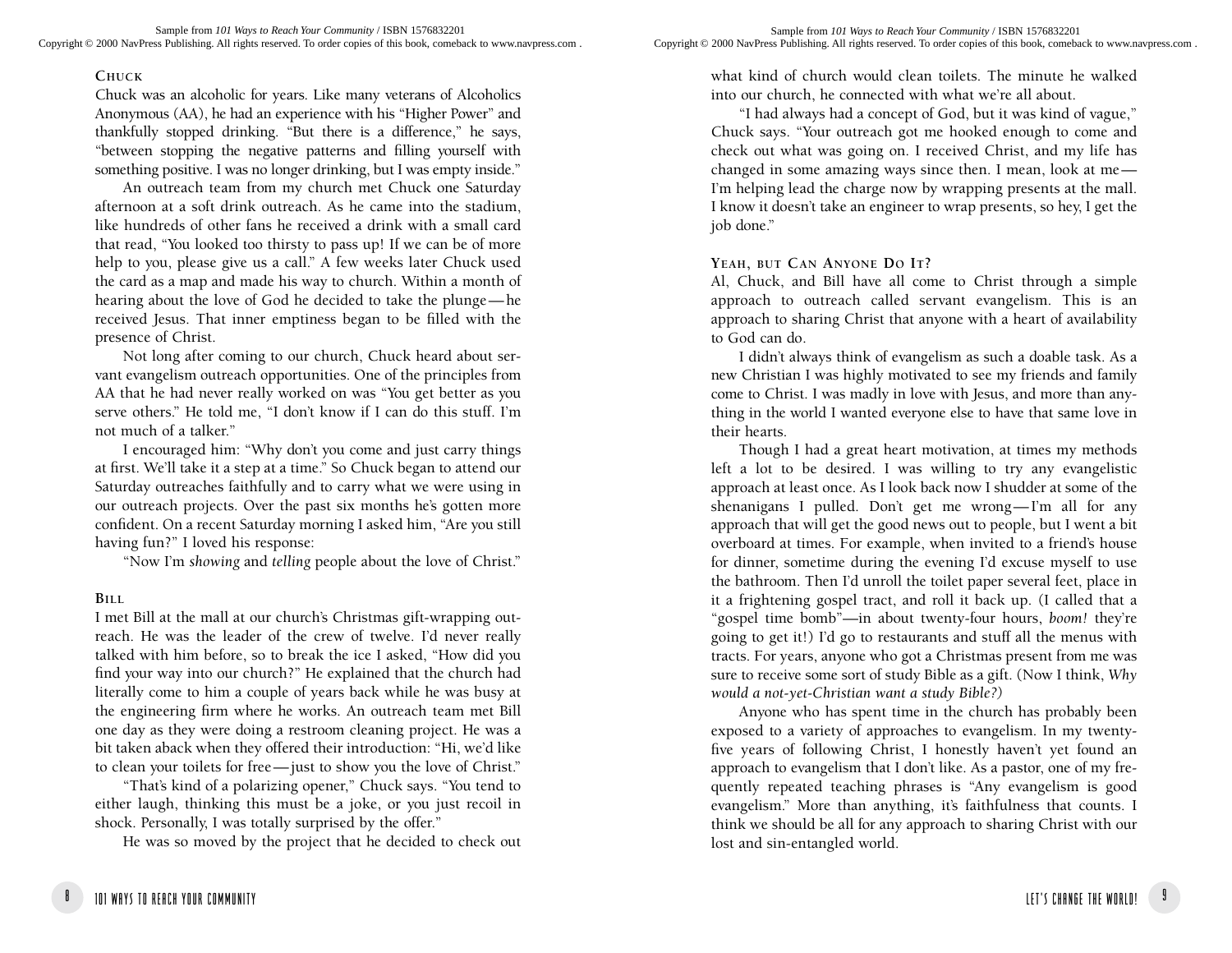Sample from *101 Ways to Reach Your Community* / ISBN 1576832201 Copyright © [2000 NavPress Publishing. All rights reserved. To order copies of this book,](http://www.navpress.com/detail.asp?1576832201) comeback to www.navpress.com .

However, the older I get as a leader in the body of Christ, the more I ponder the question, "Is what we're doing with evangelism transferable enough that others can also do it?" Effectiveness in accomplishing the goal of leading others to Christ is only part of the equation for consideration. Here's a second, and equally valid, question for all leaders to ponder: "Is what we are doing sustainable by the common follower of Christ?" Far too often, the way we construe evangelism is off-putting—as something only those gifted as evangelists in the body of Christ can pull off.

It was one thing for me to be a little wild in my approach to evangelism, but leading others down a similar path proved to be difficult. A few years into my stint as a pastor, I took an assessment of my leadership effectiveness in the area of evangelism. While I was excited about seeing others come to Christ, I'd never enlisted more than a handful of die-hards in the regular action of evangelism in our church. Try as I did in message after message, I was never able to get more than 1 to 3 percent of my church to be actively involved in evangelism. In my travels to other churches, I find a similar pattern of leadership—pastors who long to see their congregations involved in vital evangelism but who are somehow unable to muster more than a trace of their troops.

So, if there's a desire among pastors and leaders and a commitment of some sort in the hearts of the people, then what's the problem?

#### **SERVANT EVANGELISM: IT'S AN ADJECTIVE THING**

A few years ago I began to ask myself, "How can I accomplish a couple of goals: (1) include a much higher percentage of Christians in the action of evangelism, and (2) reach out in significant ways to a lot of people in my city?" As I prayed and pondered and talked with others, it occurred to me that part of the problem was the words I was dealing with.

"Evangelism" is what I call a biblical bipolar word. In other words, it both excites and depresses us when we hear it. It's something we all feel called to do because the love of God compels us and the Word of God commands us to do it. As disciples we are thrilled with the idea of seeing others come to Christ. But on the other hand, we're depressed when it comes to the outworking of that value. We don't have a clue as to how we can realistically pull off that task. So there's a big "Yes, let's do it," but also a big "No, let's not do it the way we've been doing it" going on in our hearts.

I began to experiment some years ago with evangelism projects

that were based less on speaking gifts and more on serving gifts. At first, I enlisted a few people and attempted a totally free car wash. Because people are by nature a bit skeptical, the signs read, "Absolutely Free Car Wash!" Those who were served almost insisted on giving us a donation—in spite of our signs. When we refused to receive their donations, those we served were so stunned that they asked, "What's the catch?" We said, "God's love is free, so this gift of service is totally free in the same way."

That first project was so exciting it led to another one the next weekend. Within a month another group of a few guys got the idea that they could expand our serving to include a windshield washing outreach at a local grocery store. This time we were able to touch several hundred with just one small group who masterfully wielded squeegees as they roamed the parking lot. After they cleaned each windshield, they left a card that explained their project.

Those two projects snowballed into a soft drink giveaway, where one team touched several hundred people in just one outreach. I was amazed by this approach we'd stumbled on. After one of our early outreaches, I asked one of my leaders why he thought this was an effective way to do evangelism. I found his response memorable: "It's just two words: Simply effective." To put it another way, by adding the adjective "servant" to the noun "evangelism," the average person was activated.

The adjective "servant" empowers the "common" person in the body of Christ. While only a small percentage of us may picture ourselves as prototypical evangelist types, 100 percent of us have gifts of serving. How do I know that? The Spirit of the Servant dwells inside of us. As we encourage and unleash the gifts of serving present in each believer, and then aim those gifts toward the world, powerful forces for good begin to draw those we serve into a relationship with Christ.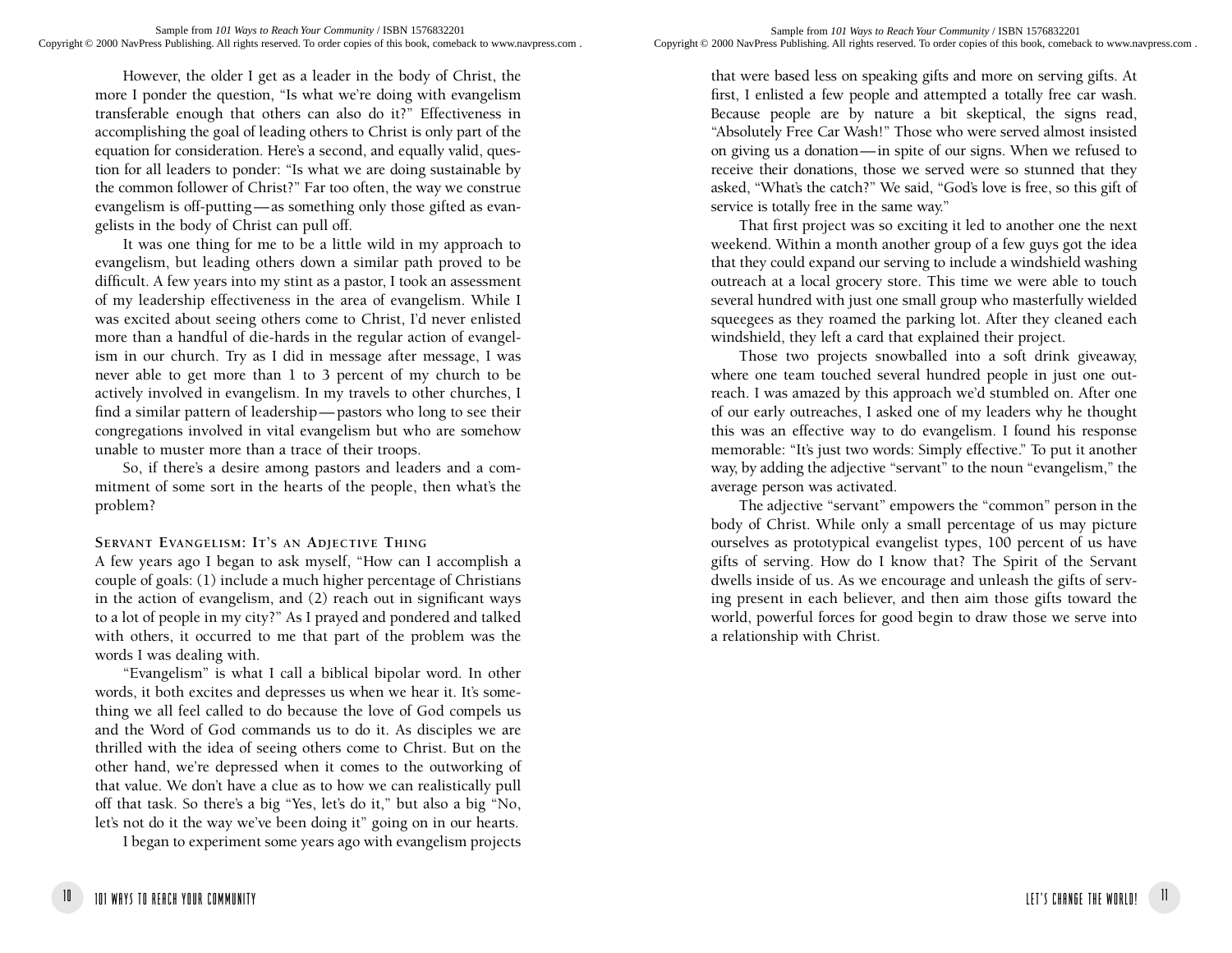THE NUTS AND BOLTS

EVERY SMALL GROUP OR church needs to have some form of evangelism going on in order to maintain health. But because this can be difficult to pull off, we need to explore some of our motivations for becoming outward people.

*Survival:* For a group to vitally endure, it must have an explicit outward component. Our church has defined "normal" as one outreach activity every other month. Over the past few years we've learned that this seems to be a reasonable, sustainable balance. Groups that reach out in service will have a healthier atmosphere in the short run and will likely have a much longer life cycle.

*Relevance:* If we hope to operate in the real world, we must be practically involved in the lives of outsiders who have real problems. The watching world around us will respect our efforts as followers of Christ if our aim goes beyond serving ourselves only.

*Fun!:* Committed group members will do many things in the name of discipleship and sheer commitment to the cause of Christ, but enjoying themselves is sometimes another question. One of the outreach mantras we often repeat is "A great time was had by all!"

It's tremendously fulfilling to get involved in the life of a community in a practical way. I've found that groups that reach out have no trouble motivating their members to attend group meetings. Why? Because there is a spirit of life in those groups.

*Biblical basis:* As followers of Jesus, we've all been called to bring the good news to our world (see Matthew 28:18-20). Many Christians experience significant guilt around the topic of evangelism because they know God wants them to tell others about Christ, but they feel a gifting handicap. Be encouraged. You don't have to operate at a phenomenal level of skill to be effective. God isn't looking for heroes with great levels of gifting. Rather, he's looking for available followers who are willing to serve faithfully.

*Outwardness:* If groups are to be healthy, they need to have an inward-focused component to meet the needs and circumstances of their members. While inwardness is part of the Christian community experience, an outward focus creates balance in the life of a group. Going out is simply healthy and invigorating to the spiritual life of small groups. The good news is that it doesn't take an amazing skill to do significant works of outreach ministry. In fact, it only takes small things—faithful acts of outreach done again and again—to begin to make a difference.

#### **WHAT HAPPENS WHEN WE REACH OUT?**

I find Engel's Scale a helpful tool for explaining how someone is progressively led to Christ. Author, teacher, and marketing researcher Jim Engel devised this graph (which I've heavily adapted) to depict the relative level of "lostness" of people before they come to Christ. Someone who is far from beginning a relationship with Christ is at the minus-10 level. As that individual moves forward toward a relationship with Christ through what I call a "nudge of kindness," he or she progresses to a minus-9. Through acts of kindness shown by Christians, conversations they might have with Christian friends, and life traumas (losses in life such as divorce, loss of health, loss of a job), that person progresses toward the positive scale. This trend continues slowly and consistently by the oversight of the Great Spiritual Usher, the Holy Spirit, until that person ultimately comes to Christ.

| Effective sharing of faith and life<br>Openness to others<br>Prayer<br>Stewardship of resources<br>Christian lifestyles<br>Growth of Christian character<br>Becoming part of the process of making<br>other disciples<br>Initiation into the church                                                                        |
|----------------------------------------------------------------------------------------------------------------------------------------------------------------------------------------------------------------------------------------------------------------------------------------------------------------------------|
| Evaluation of the decision                                                                                                                                                                                                                                                                                                 |
| A NEW DISCIPLE IS BORN<br><b>Matthew 28:19-20</b>                                                                                                                                                                                                                                                                          |
| Repentance and faith<br>Challenge and decision to act<br>Awareness of personal need<br>Grasp of the implications of the gospel<br>Positive attitude to the gospel<br>Awareness of the basic facts of the gospel<br>Interest in Christianity<br>Initial awareness of Christianity<br>No effective knowledge of Christianity |
|                                                                                                                                                                                                                                                                                                                            |

Looking at all the steps in Engel's Scale, the question naturally comes up, "How many 'nudges' does it take for someone to come to Christ?" This is not an exact science, but I believe a pretty close guess,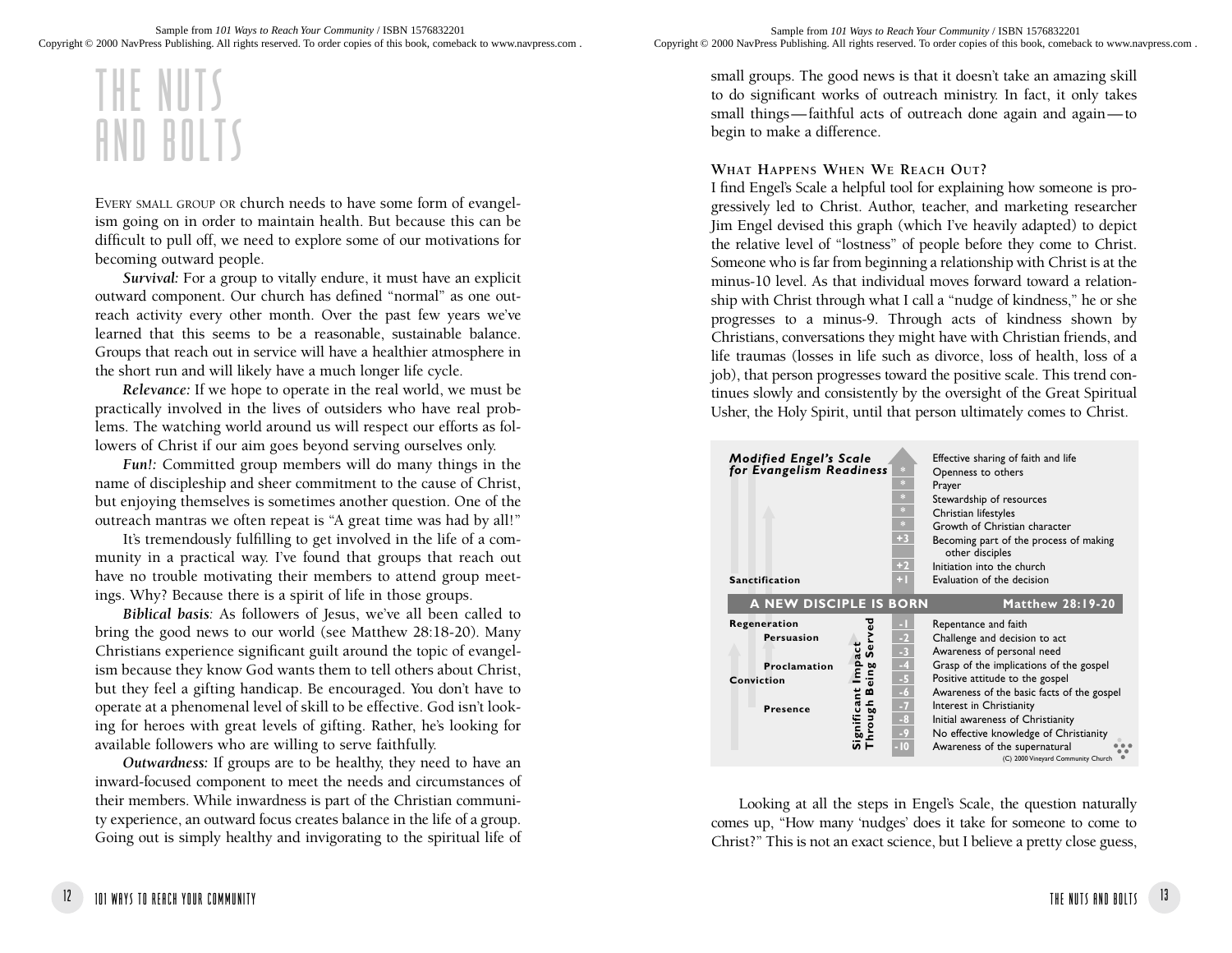in our day, is it takes between twelve and twenty God-empowered nudges for the average person to come to Christ.

#### **We're Escorting People Forward**

Our job isn't to see everyone we encounter come to Christ on the spot. Early in my Christian life I was so enthusiastic about leading others to Christ that I was often overly aggressive with people. The pressure I put on myself was enormous. It was up to me to make something happen.

The movie character I came closest to emotionally was karate king Bruce Lee. His expertise allowed him to grab someone by the hand and, with a quick flick of the wrist, flip him across the room. Before I was introduced to Engel's Scale, I suspect I would have described my job as "to karate flip the unbeliever into full faith in one convincing conversation."

I had no patience for any sort of process of evangelism. But people simply aren't suddenly catapulted into a relationship with Christ. Rather, they take small, progressive, steady steps. The Scriptures say that we are like sheep. Sheep nibble their way from one point to another. If you watch them, they never go anywhere very fast.

The apostle Paul said we are to plant and water seeds (see 1 Corinthians 3:6), but ultimately God is the one who does the harvesting work. Paul also said there is great power unleashed as we plant deeds with the power of Christ's kindness—that this kindness, in fact, leads others to repentance (Romans 2:4). Paul's encouraging view is that there is value in the entire process of evangelism—in the planting, in the watering along the way, and in the final harvesting at the very end of the long process.

#### **We're Answering Their Questions**

As we serve people who don't know Christ, they're automatically curious. It's only natural for them to ask, "So, why are you doing this?" In this age of selfishness, it's startling for someone to do a deed of kindness with no apparent strings attached. After we serve, we simply answer the natural questions that come up. I think this is what Peter had in mind when he wrote:

Always be prepared to give an answer to everyone who asks you to give the reason for the hope that you have. (1 Peter 3:15)

I've found that while most Christians don't see themselves as experts in the realm of apologetics (defending the faith), most are able to answer the typical questions that people ask during servant evangelism projects.

#### **We're Loving Them into a Relationship with Christ**

There's been a lot of emphasis the last few years on mission statements. Of course I think there's value in focusing the train of attention of an organization. When the church I lead tried to craft a mission statement, we found that we were just too complex in our wording. I believe in simplicity, so we kept working on our mission statement until it became as sleek as possible. It took us a dozen years of thinking, praying, and discussing to boil down our reason for being to the simplest statement possible, but I think we finally got it right:

#### *We exist to love our city into relationship with Jesus Christ.*

As I mentioned before, I believe it's the nature of most small groups to move inward upon themselves. I call them "inwardly focused." When we gather, it is only natural to ask each other, "How am I doing? How are you doing? How are we doing?" Clearly, there's a time and place for us to ask those sorts of questions. Without tending to these issues, we have no community and the church can't grow into the kind of people God wants us to be.

However, God's plan has a side B—as outlined in the Great Commission texts. In our quest for personal healing and wholeness, we can't forget about the world that God so loved that he sent his Son, Jesus, to die for it. God also has in mind to build "outwardly focused" groups. Side B is what this book is about. We are putting into action an approach to encountering our city—one person at a time. With each act of love and generosity, we can make a difference.

#### **SOME PROJECT GUIDELINES**

**What If Things Go Wrong When We Are Doing Our Outreach?** Being a veteran of outreach projects, I believe that question is best answered by quoting Tarzan: "What mean 'if'?" In other words, a few things will definitely go haywire when groups begin to do servant evangelism. While the projects outlined in this book are, for the most part, pretty simple, something can go wrong. My church has been doing outreach projects for many years. We highly value planning, yet almost every time we go out, a little something goes a little wrong. Here's the lesson to learn: It's best to have a flexible, teachable attitude as you reach out. And don't forget to practice smiling as you do it!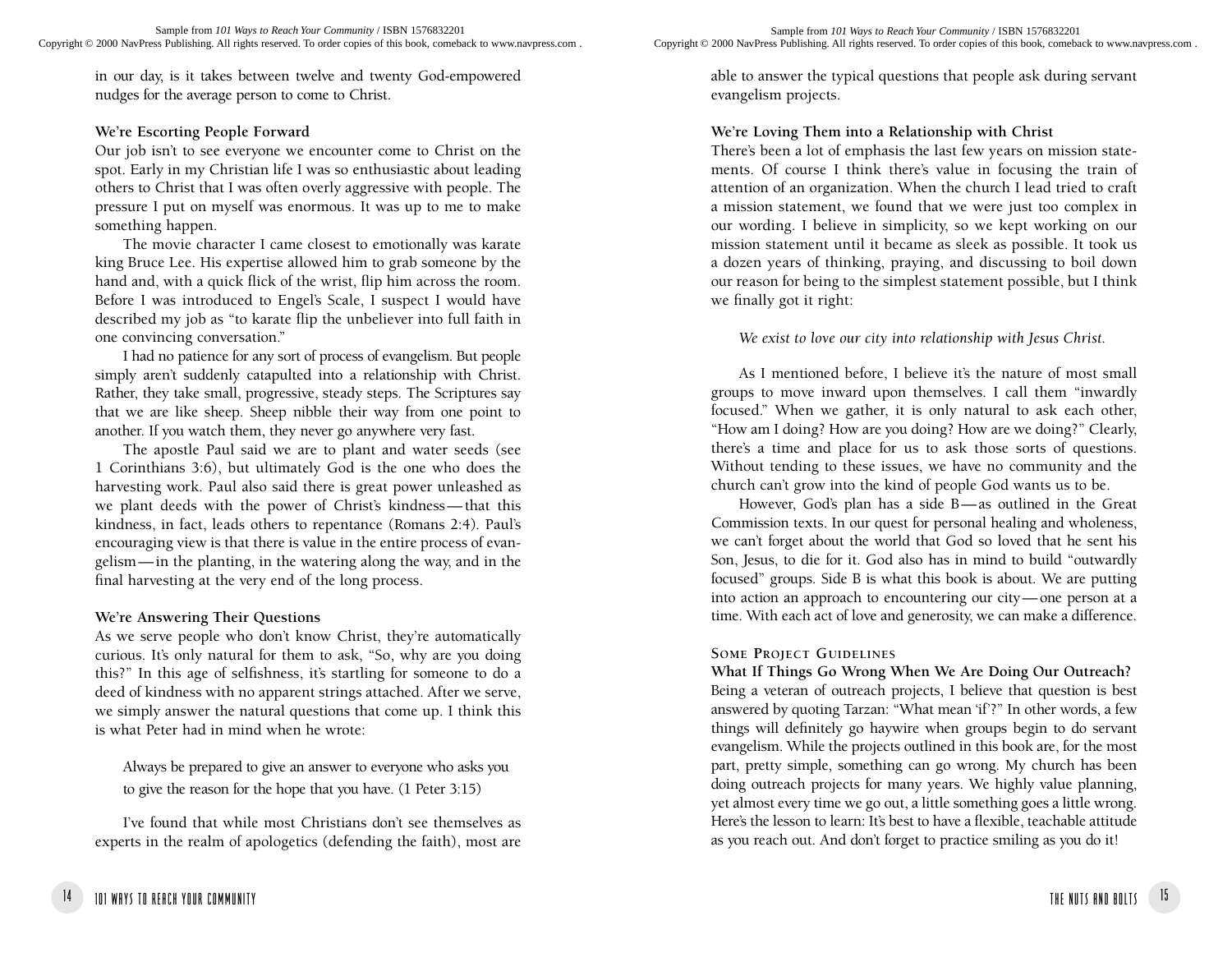#### **Where Should We Go?**

Your choice of location will be determined by the flow and type of people you're trying to reach. In most cases I like to touch as many people as possible, so I usually choose high-traffic areas. It's feasible to go door to door in your neighborhood to offer a serving project; just be careful not to come back too often or the residents will begin to feel harassed.

Go to where the people are who you feel led by God to reach. That's campuses for college students; that's bike trails for recreational types. But keep in mind there are some subtler areas of town that need to be discovered by your group. For example, certain apartments are filled with single-parent families. Or your group may feel led to get involved in a mercy ministry to the poor. A great place to find needy people is in the government-subsidized housing areas in your city as well as in certain parts where the elderly are living on fixed incomes. The key is to go out and take notes as you do. Return to the most fruitful places. I've found that those locations where people don't respond well during the first outreach or two tend not to get better in the long run. Don't waste your time on a bad location.

#### **What About Kids? Can We Bring Them Along?**

Kids can make a great addition to the serving team, provided the projects match their maturity and skills. For example, children can do aspects of a car wash (like washing wheels). Some projects described here definitely don't work well with children, but a patient parent with a little creativity can involve a child in just about anything. My hope as a parent is always to give my children a positive experience with servant evangelism, so I always make it part of the routine to take them to McDonald's afterward and treat them to a Happy Meal.

#### **How Often Should We Go Out?**

The frequency for outings needs to be worked out with your group. Your group may be filled with extroverts who are dying to get out on the streets. On the other hand, maybe you have a fairly introverted bunch that would rather conduct a Bible study. Both need to get out with some regularity for the sake of the group's health. With outreach, it's always a matter of how much, how often.

I suggest that a group go out to do a project at every fourth meeting. Some of our groups meet weekly, while others meet every other week. In the first case, the groups would go out every month; in the second case, the groups would go out every other month.

Before coming to a hard-and-fast decision about how often you will do outreach, venture out a few times with these projects. Be experimental. See what works and what doesn't and how your group responds to the flow of the outreach. If your group finds tremendous affinity with these projects, consider doing them more often.

#### **How Long Should We Go Out?**

While it can be a lot of fun to do servant evangelism projects, you need to monitor just how long you work at them. It becomes difficult to maintain the energy of the group if you make outreach too long. In our history of doing these projects, groups at my church have found that most people can't sustain a high level of enthusiasm on a project for more than about two hours. While the first time or two out doing these projects may well be exciting (and even thrilling if you have been stuck with an inward focus as a group), don't make the mistake of taxing your group with more ministry than it can sustain. Two hours is plenty of time for doing an outreach—including gathering, giving instructions, traveling to the outreach site, doing the outreach for a little over an hour, and reconvening to share stories.

#### **What's the Most Important Practical Point to Keep in Mind?**

Be organized. If you make your people wait because you're not prepared, you'll waste their time and diminish their zeal for future outreaches. If you're the leader, do your behind-the-scenes preparation plenty in advance so that when your people arrive, everything is ready to go. Make sure you have permission (if necessary) to be where you're doing the outreach. Provide twice as much material as you think you'll need. Your people's time is your most valuable asset. Let them know that you value them by being ready for them long before they arrive to reach out with Christ's love.

#### **What's the Best Way to Make Your People Feel Successful?**

Tell success stories. Keep track of the good encounters that take place with your serving outings. It's easy to get caught up in the practical matters of planning and executing a project and then, once it's over, to busy yourself with putting away equipment and so on. Don't forget to reflect! Your people need to have a time of storytelling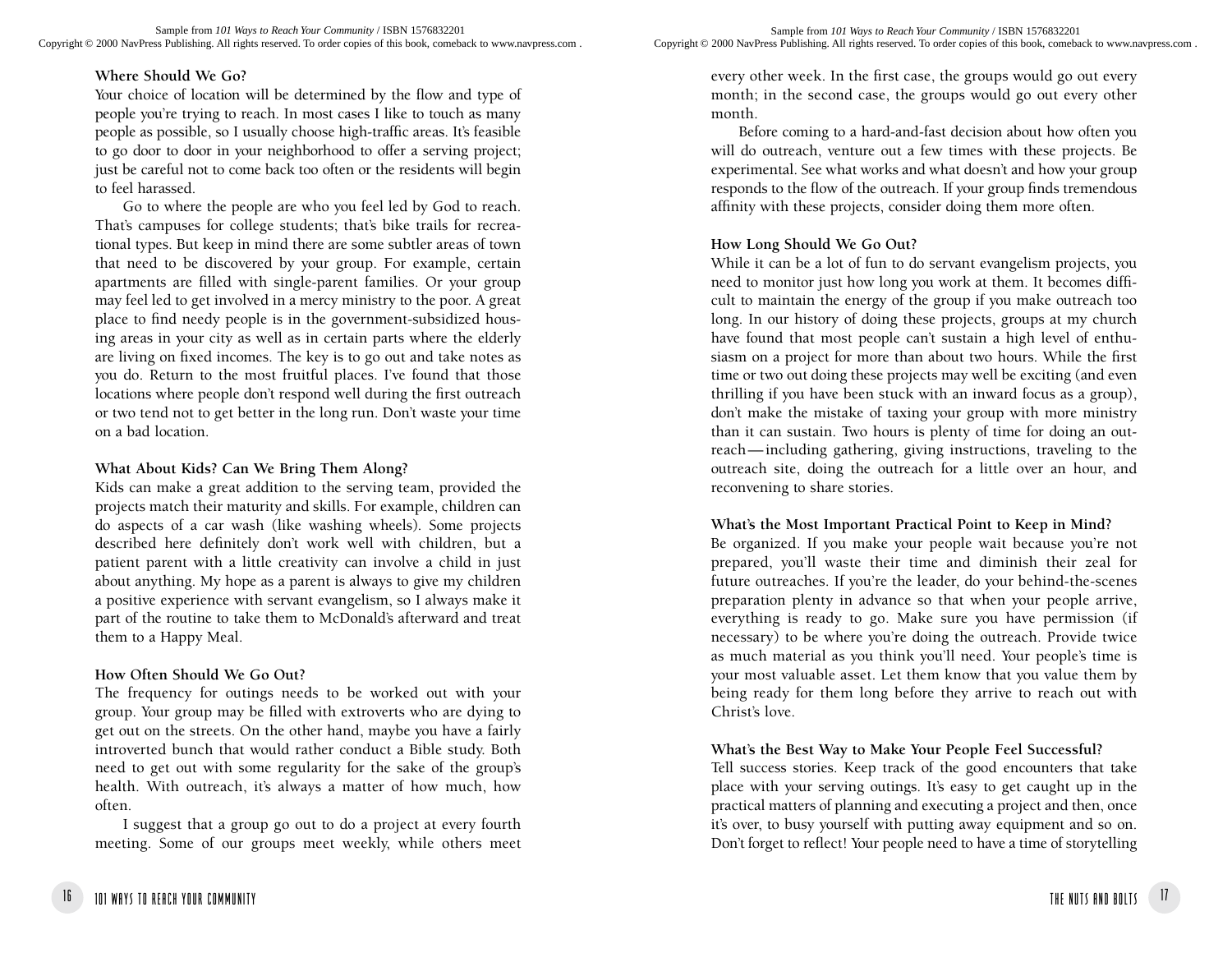Sample from *101 Ways to Reach Your Community* / ISBN 1576832201 Copyright © [2000 NavPress Publishing. All rights reserved. To order copies of this book,](http://www.navpress.com/detail.asp?1576832201) comeback to www.navpress.com .

to solidify what just happened in their hearts. These stories will become a part of the larger history of your group. In the months and years to come, your people will reflect back and say, "Remember the time we did that for those people? That was a great time. We really did something significant when . . ." Your people won't forget these events in the years to come. Every group needs a history. Outreach is a strong history-making activity.

#### **What Do We Say When Interacting with Those We Serve?**

When asked, "So why are you doing this?" teams from my church often say, "We're here today doing a community service project to show you God's love in a practical way." That simple statement has enough content to spark further conversation about the love of Christ. It has worked for us thousands of times. I recommend you memorize it and use it as a standard response line when serving.

Sometimes I say to people, "If Jesus were in town today, walking about, I think he'd be both saying things and doing things. This is the sort of thing he'd be doing for people." That usually makes sense to totally unchurched people.

At other times I say, "We're here today living out what the Bible says. Instead of handing people something and saying, 'Here, read this,' we're here saying, 'Here, experience this.'" (For more ideas, see "What to Say" on pages 106-107.)

#### **What About Verbalizing the Gospel with Them?**

Be ready to respond to people based on wherever they are spiritually. The key is to pay attention to their signals. In my experience, I've found it's a mistake to attempt to share the same exact thing with every single person we serve. When it comes to verbalizing the gospel, your teams may fall prey to two different dangers: saying too much too soon (**sE**—a small amount of "s," serving; a large amount of "E," evangelism); or serving too much and forgetting to evangelize (**Se**—a large amount of serving, "S," while minimizing the message of the gospel, "e," by missing opportunities to verbalize the good news).

Sometimes, by being overly aggressive, we inadvertently communicate to people a message of conditional love, that is, "God loves you only if you agree with us." What's the balance? I think we need to be trained in both traditional evangelism approaches as well as the servant evangelism approaches outlined in this book.

When I'm out doing servant evangelism, I bring along gospel

tracts to share with those who are "ripe" and responsive—certainly there are many of those we encounter along the way. I liken the process of evangelism to the game of golf. In golf there are long shots made with wood clubs. There are medium shots made with iron clubs. But those shots that are up close to the hole are made with a putter. People tend to be at different distances from the hole, or to the point of declaring faith in Christ. Some we meet will be in greatest need of a wood shot to bring them toward Christ from quite a distance. I think those people will be most vulnerable to the power of kindness. Those who have found their way partially forward have questions about the faith; they need the iron shot of an apologetics conversation. That is, they need some conversations before they can make further progress forward. Finally, those near the hole only need someone to help pray with them—to apply the putter and sink the ball in the hole.

As you go into the community, steadily encountering people at different levels of receptivity, you need to be sensitive to where they are in their progress. If you're going to be effective in outreach, your goal must be to serve. Memorizing a pat response to use with everyone you encounter will not work. Share your faith in a spirit of servanthood.

Throughout this book you will see references to "connection cards." These cards, which are given to those you serve, explain what has been done to them. The act of servant evangelism outreach projects is a rather hit-or-miss affair. That is, sometimes you will have complete conversations with those being served, and other times you will simply not have the opportunity to converse adequately. It is important that those being touched with these acts of kindness have some means of getting back in touch with you if they so desire.

Here is an example of a connection card my church uses. Feel free to use it exactly as it is printed, or play with the wording and graphics as you see fit. (Our card wording and graphics are also available as downloadable files at our website, *www.servantevangelism.com.*) In essence, you need to briefly explain what you are doing, then offer a phone number, address, website, and so on for follow-up.

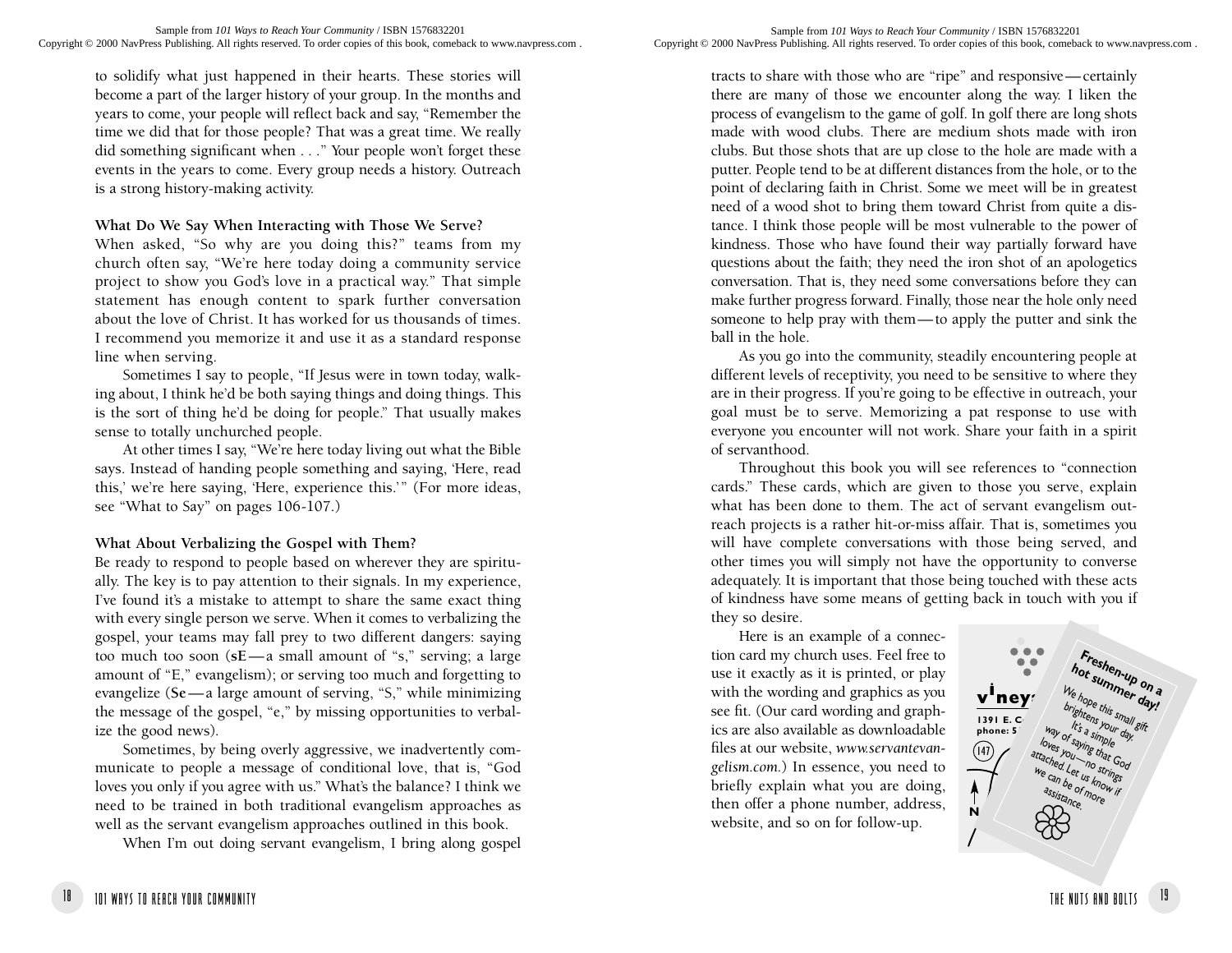#### **Are There Any Secrets to Making This Work?**

Do as good a job as possible. Let's leave everyone we touch with a positive impression of both the love and the quality of Christ.

Smile while you serve! A cheery face is incredibly disarming, not to mention that it keeps everyone up emotionally.

Don't be distressed when you're denied the opportunity to serve. I've found that the real power in our serving projects is in the *offer* to serve, even more than in the *action* of serving. Inevitably, you will be denied when you offer to serve others. Not to worry! Those you touch with the offer will leave emotionally and spiritually curious about your generosity.

Learn to tell your own story about how you came to know Christ. You need to have a few versions of your testimony: a short one that can be conveyed in a minute, a longer one of three minutes, and a more extensive one that can be given over a cup of coffee. Most of the conversations you'll have with people connected with servant evangelism projects will only allow for one- to threeminute interactions. No matter what the specifics are of your story, it's powerful. Look for opportunities to share it. When someone asks an open-ended question like "So, what motivates someone to come out on a day like this to clean toilets?" (I've gotten that question dozens of times!) That's someone who is saying, "Please give me your testimony."

In short, your testimony should include these basic elements:

- 1. I used to not have a relationship with Christ.
- 2. Something happened and I began to believe.
- 3. That faith in Jesus has made all the difference in the world to me.

#### **Will This Be Any Fun?**

Sometimes in the course of pulling off an outreach we can forget the obvious—to enjoy ourselves. I live by the adage, "Where the Spirit of the Lord is, there is fun!" (a near-quote of 2 Corinthians 3:17). I've found that to be true throughout my Christian life.

The inverse is true as well: where there is true, good, clean fun, usually the Spirit of the Lord is found as well. I think that one of the most compelling reasons for doing servant evangelism projects is the fun factor. This stuff of going into the community to serve our way into hearts just makes for an incredibly good time.

If you aren't enjoying yourselves as you reach out with the kindness of God, you'll come across oddly to those you serve. It's

out of place to say with your mouths, "Hi, this is to show you the love of God," but to show a lemon-sour frown on your faces.

#### **How Should We Debrief as a Group?**

After an outreach, it's a good idea to have a time set aside to do some downloading. Gather back where you started and share over a cup of coffee or a hamburger what happened. The stories will mostly be very positive. Occasionally, someone will have a bit of a challenging outing. But this storytelling time is a great opportunity to encourage everyone onward in his or her experience. The ones who had a slam-dunk positive experience have a need to share that story with others so that they might be encouraged. The positive stories will also allow the timid people to reinterpret their experience in the safety of the larger group.

You might even bring along a video camera to capture some of your outreach experiences permanently. Many of the projects outlined in this book come across very well on video and make for encouraging, fun viewing later. We often tape an outreach and then show it immediately afterward, during a brief downloading time, as a way to consolidate the time with the participants. It may be corny, but people love to see themselves on video.

#### **How Do We Pay for These Projects?**

I abide by a particular principle when it comes to starting out with outreach: If you wait until you have all the financial questions answered before you go into action, you will never go into action.

For this reason I've adopted the operational credo, "Ready, Fire! Aim." When we take a Ready, Fire, Aim approach to ministry, we're more apt to move by the power of faith rather than sight. From the beginning of our outreach orientation we have followed the adage, "Money follows momentum." You may be a small group of just a few individuals. Pray, then look for what God provides, but know for certain that he will provide. He is certainly interested in reaching your city. He'll make provision.

As you progress in your outreaches, I recommend you make the commitment to reach your city a priority within your church's budget. My church has given at least 15 percent of our income to local evangelism since the beginning of our church's launch. That number would be difficult to jump into for most existing churches. A more realistic, yet significant enough amount to start with is perhaps 5 percent. I'm confident that as you faithfully do these projects you'll generate enough positive fruit that the money spent will be an obviously good investment.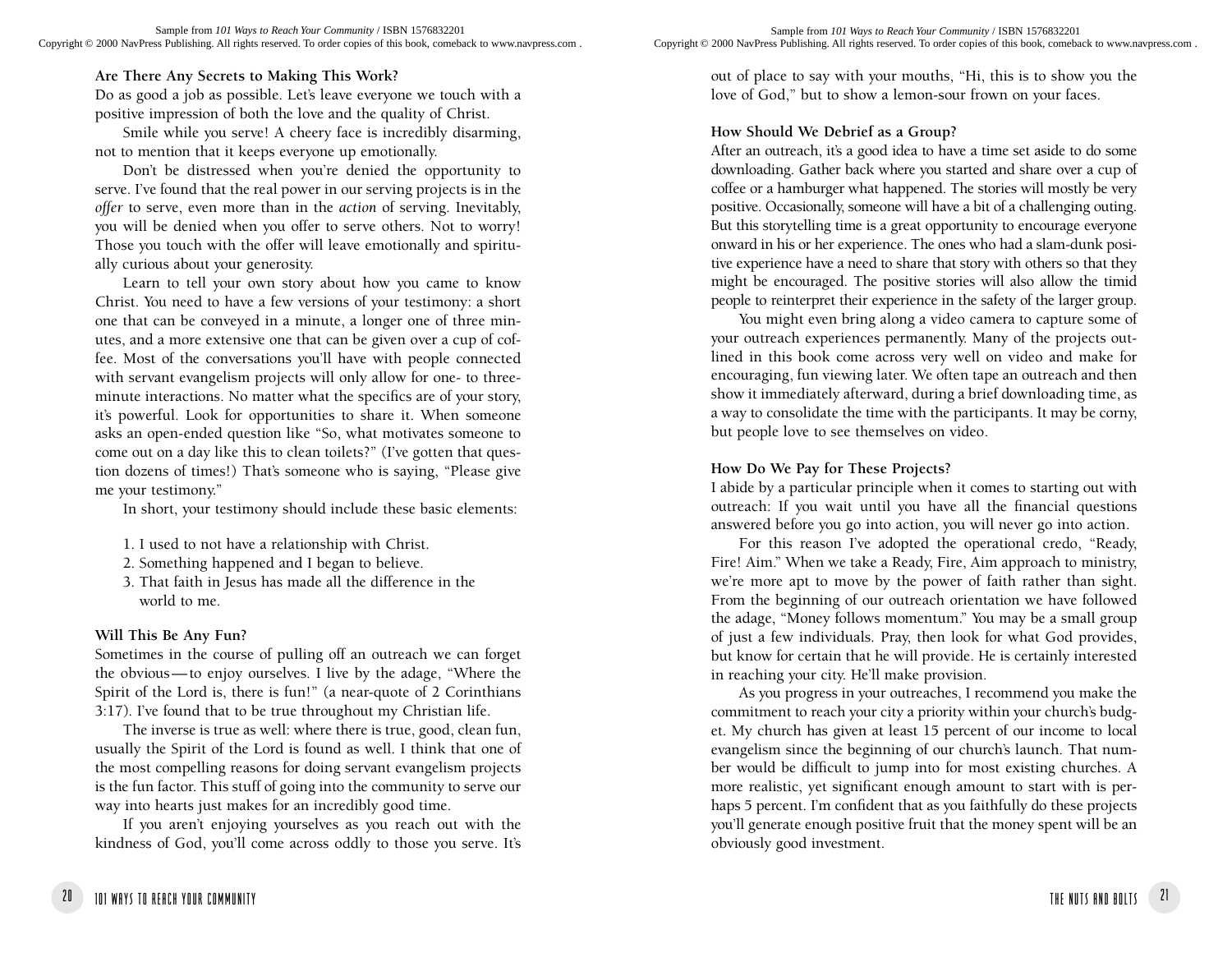#### **Pray**

The servant evangelism approach to outreach is action-oriented, but as we reach out we dare not underestimate the importance of prayer. As you step out to serve, you'll be naturally inclined to pray for God's blessing as you serve. Only those who have stood on a traffic island with a box of donuts while waiting for the traffic light to change can relate to the truth of the statement "We need God's blessing for this to work." As you serve, do it with a spirit of humility and dependence on the Holy Spirit's power for success. Without his blessing on us, we simply are pleasant people doing nice things for others.

I always react when people call what we do "random acts of kindness." There is nothing random about what we are doing. We move in "empowered kindness," and we change people's lives as we touch them in significant ways by the power of the Holy Spirit. Romans 2:4 couldn't be more clear on this point: *"the kindness of God leads you to repentance"* (NASB).

I make a habit of gathering the team to pray briefly before going out on an outreach project. I encourage team members to pray all the while they are serving—to pray for success, to pray for those they are serving, to pray for open doors of opportunity, to pray for the right people to come along as they serve. And then, upon returning from serving, we pray for those we touched—that Christ will have his way in each of their lives and that they will come into the family of God.

#### **Keep on Praying**

The concepts of "prayer walking" and servant evangelism go hand in hand. (In fact, I recommend the book *Prayer-Walking* by Steve Hawthorne and Graham Kendrick, Creation House, 1993.) My church has often seen areas where we would like to do outreaches closed to us for one reason or another—liability concerns, safety issues, or the age-old "Gee, we've never done that before" response. Many times, after we have done on-site prayer (low key, as modeled in the prayer-walking concept) we've seen the doors of ministry open amazingly wide to us.

We tried for twelve years to get our foot in the door to do Christmas gift-wrapping at one of the largest, nicest malls in our city. Each of our attempts was met with a cordial but firm no. Finally, we began to prayer walk that mall each week. Within six months, out of the blue, they called us and asked if we would like to do a gift-wrapping outreach! In this one mall alone, we can serve

more than one hundred thousand people each holiday season. That's quite an answer to persistent prayer.

#### **Go Out**

The projects outlined in this book are not complicated. I call them the "classic Volkswagen Beetle of evangelism"—that is, it's pretty simple, and there aren't that many moving parts.

Begin to experiment with these concepts by putting them into practice. Honestly, there isn't a lot that can go wrong with the projects outlined in these pages. The rejection you might face is minimal. When we go out to give away soft drinks, for example, about the worst we hear is someone getting mad because they want a Pepsi when we're giving away Cokes. You can handle that level of rejection!

Get a couple of friends, pick a level 1 project that looks interesting, and just get started.

#### **Keep Going Out**

If you hope to make an impression on your neighborhoods, you need to consistently connect and then reconnect through serving projects. In other words, make a commitment to your community for a set period, and follow through on that commitment before analyzing the apparent results. I recommend you mentally sign up for six month's worth of outreaches to begin with. During this time you'll experience at least a couple changes of seasons and hopefully a dozen or so of the projects listed in this book that fit your situation.

As I mentioned, you will have a mixture of mostly positive and a few negative experiences as you reach out. Don't let the highs get you overly excited and don't take the negatives too close to heart. I've found that if a group commits to going out to do outreach monthly for six months, they'll see enough encouraging fruit from their efforts to keep doing outreach over a longer term.

#### **Leaders Take the Lead**

Before you go out as a group, I recommend that the leader(s) of your group go out first to get the ball rolling. Look over the list of beginning projects at the end of this book (pages 108-110) for some starter projects to ponder. The idea here is to experience it first before leading the others into it. Like it or not, people do what their leaders do, not what they say. Begin to do what you want the people you lead to emulate. They'll follow your lead.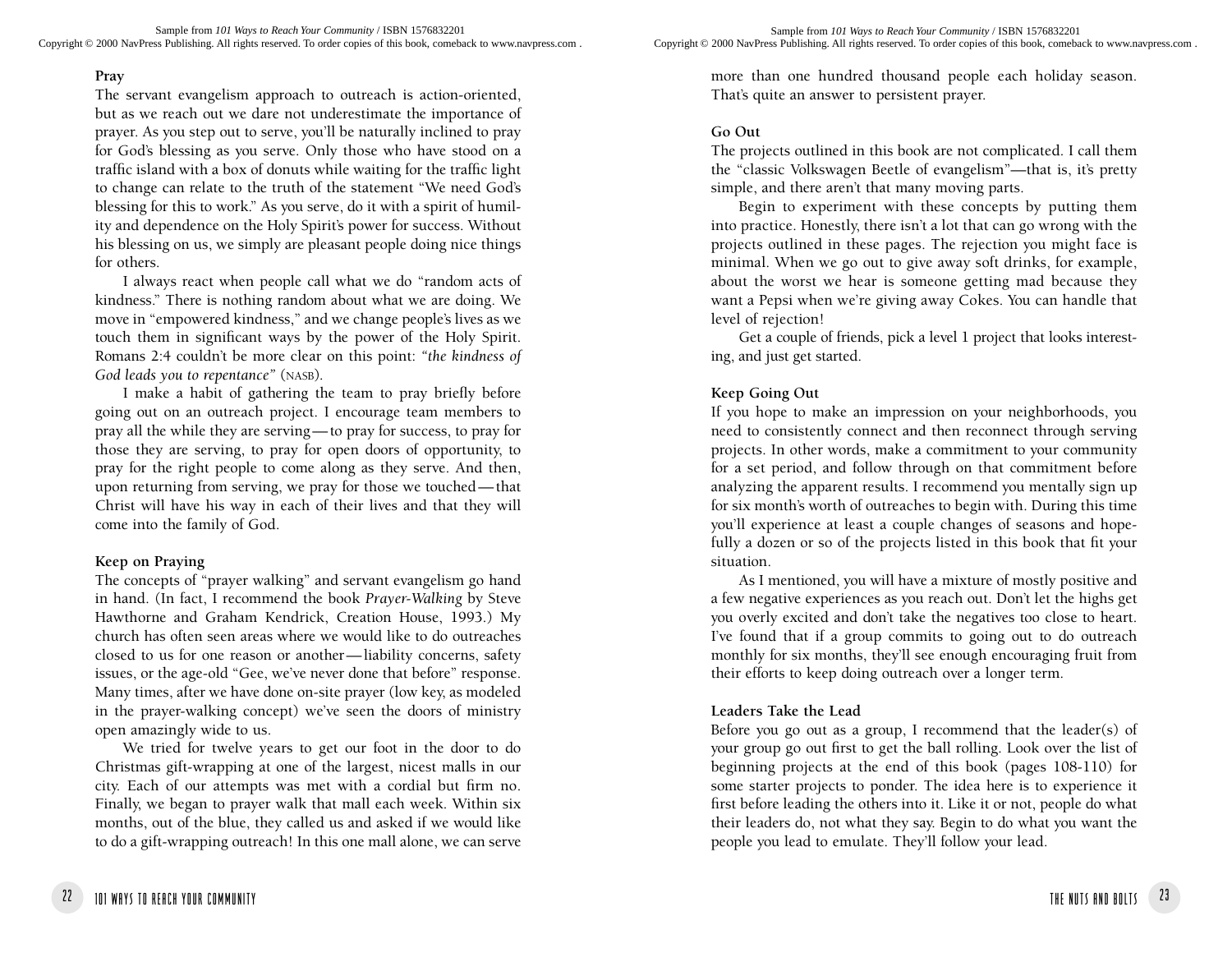**"COME AND SEE" OR "GO AND DO"?**

As you read Scripture, you can find two equally biblical slogans: "Come and see" and "Go and do." Many churches like to quote what Philip said to skeptical Nathanael: "Come and see" ( John 1:46). That phrase has been so popular that it is posted on the welcome signs of many churches. It's not a bad slogan. "Come and see" what the Lord is doing in our midst. "Come and see" the love of Christ that's present here.

I remember the first time I saw those words on the side of a church. I was in high school. I was not a Christian yet, and the idea intrigued me. I wondered, "What's going on in that place?" For whatever level of effectiveness that phrase may have had at one point, I believe it is a mistake to use it as a guiding philosophy these days.

Author and statistician George Barna writes that those who don't attend church are no longer so much unchurched as they are dechurched. They have, at least in their minds, checked out the church. They've evaluated it and found it irrelevant to their lives and needs. "Come and see" is not going to connect with people of our age.

Also, I believe that phrase subtly builds a mindset that is dangerous to our people. It implies that something wonderful is going on here that is just so great that if the people of our city could just see it we're sure they would want to join us. I suspect—as a leader in the body of Christ, I hope—that there is something wonderful going on with most churches and most small groups. Sure, if our cities could experience the wonder and beauty of the fellowship we experience, they would very possibly want to join us.

But, to quote Joan Rivers, "Can we talk?" Most people aren't going to just stumble across our door. They aren't going to, by happenstance, "come and see." If there is any hope of our city coming to know Jesus, we must adopt in a wholesale way the motto "Go and do." Our only problem is, "How in the world can we do that?"

#### **PLAY SAFE**

Two smartly dressed businessmen sat across the restaurant table with forlorn looks on their faces. Judging by their earlier phone call to me, I felt they were like most small group leaders I know—frustrated with outreach. They knew that reaching out beyond themselves was vital for the health of their groups, but they didn't have a clue as to how to do that in a healthy way. However, these two were at least stepping out to try to do something with outreach. Their long faces were begging the question, so I had to ask, "What happens when your groups try to do evangelism?"

"It's weird—every time we schedule an outreach event, none of our members show up."

"Well, what sort of outreach events are you attempting?"

"Every month, on the first Saturday, we drive around looking for hitchhikers. When we find one, we give them a ride, buy them lunch, and share the gospel with them. Then at Christmas we do an outreach to the homeless who live down by the river. We buy them food and blankets, then we pray for them."

Sitting in the restaurant I had to admire their sheer guts. They were certainly getting out of their box! They had great hearts and even the right idea. Outreach is vital to the health of every small group. Their problem: they were going about it in a scary way. Let's face it, not many average suburban small-group members will jump at the chance to go into a crack neighborhood at Christmas!

The enthusiasm level of their groups was beginning to dwindle because the groups were only inwardly focused. Like most small groups, they were naturals at nurture, but lacked an outward, practical reason for their existence. In my twenty years of leading and coaching small groups, I've come to conclude that one constant is present in all groups that remain healthy, reproduce, and stay viable for the long haul: they regularly reach out beyond themselves.

#### **HOW CAN WE REACH OUT?**

My business friends had the right idea in going to the homeless; it's just that they were biting off more than they could handle. A catch phrase I hear a lot these days is that we need to set "big, hairy, audacious goals." Well, big goals are fine, but there is such a thing as *goal overload*. Going to the homeless was a good idea, but it was too much.

I encouraged these leaders to be strategic. That is, I suggested that they start doing outreach in small ways that will give people in their groups successful experiences at first. Once those group members have had several small positive experiences with outreach, then the elements of depth, risk, and complication can be added as the groups grow in faithfulness and confidence.

#### **THREE LEVELS OF OUTREACH INVOLVEMENT**

Well, this book isn't really about small groups. It's about one aspect of small-group life—reaching out in servant evangelism as an important way of keeping the overall condition of the group in good health.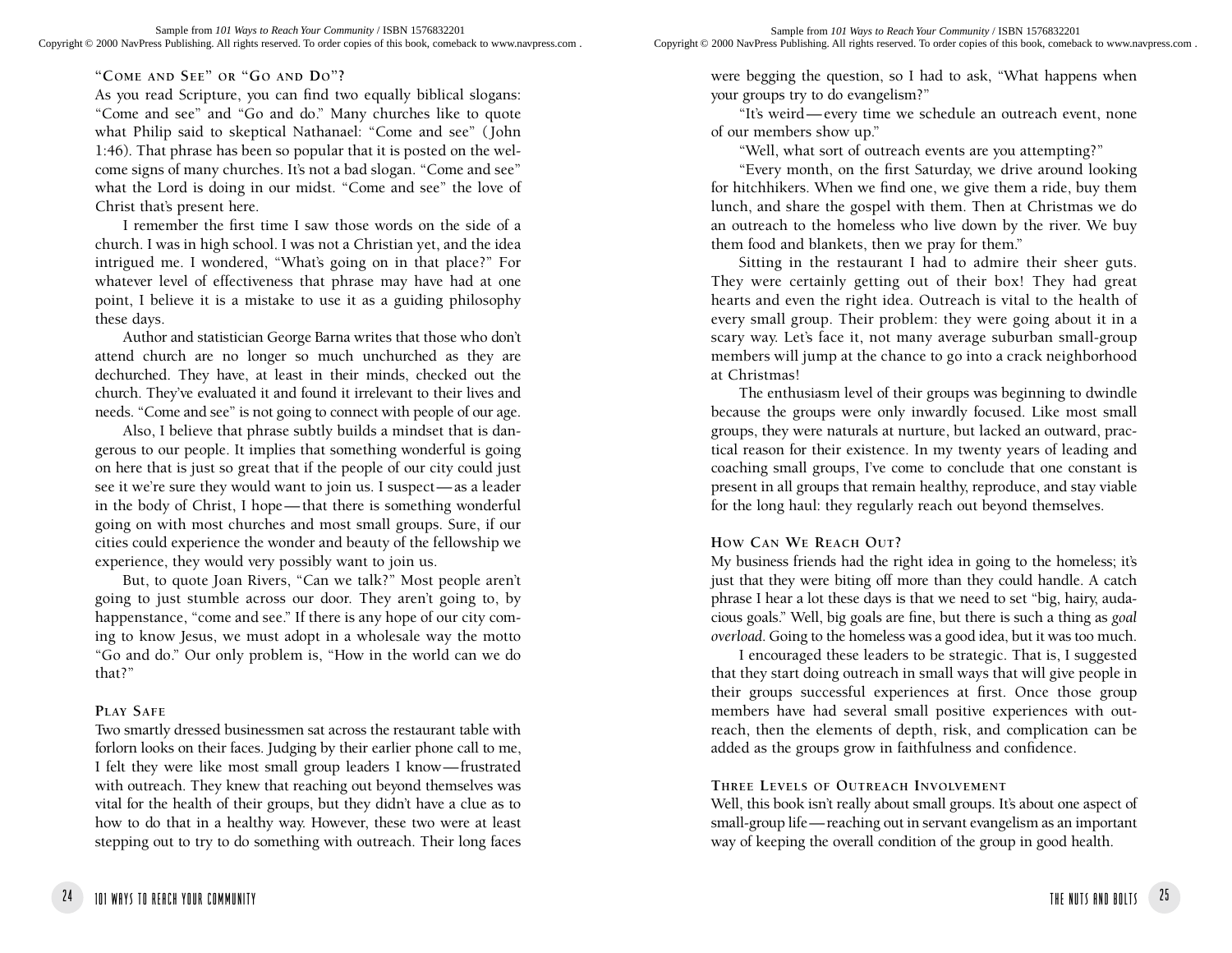Sample from *101 Ways to Reach Your Community* / ISBN 1576832201 Copyright © [2000 NavPress Publishing. All rights reserved. To order copies of this book,](http://www.navpress.com/detail.asp?1576832201) comeback to www.navpress.c

Level Natives Newsletter Is the Newsletter of outreach counter the model is a model of the progression of outreach looks like this:<br>So let's talk about servant evangelism and outreach. The

# **Blitzing > Connecting > Investing**

All three of these approaches and their levels of outreach have their place. However, to build success you need to be aware of your group's skill, confidence level, and resources. My recommendation is that, as you read and apply this book, you start with the blitzing level projects to gain momentum. If your group is like most I've met, you probably have little forward progress going right now with evangelism. Get the ball rolling in the right direction with a few of the level 1 (blitzing) projects. Then progress to the level 2 (connecting) projects. As you feel adventurous, go on to the level 3 (investing) outreaches.



EVERYBODY NEEDS <sup>A</sup> PLACE to start—for small-group outreaches it's the Blitz. These adrenaline-pumping projects are designed to touch a lot of people in a short time. They're a great way to involve team members in reaching out together to touch the community in simple yet meaningful ways. This level of outreach usually involves some products, so there is a financial cost involved, but nothing that your group can't afford.

Blitzing projects are great for the following:

- getting your people involved with an *action* orientation
- doing something that doesn't take a long *time* to pull off
- creating quick *momentum* (In about six months, your church or small group can become quite well known for its blitzing visibility in the city. Many will think you are larger in number than you actually are because of your many outreaches.)
- building initial evangelism *confidence* (You can always try more risky projects later if you feel led.)
- expanding *vision* (All of these projects are a great place to get more ideas for outreach.)
- seeing the *potential* for reaching out to the entire city with outreach projects such as these

# **SOFT DRINK GIVEAWAY**  $(5+$  per team)

ON <sup>A</sup> HOT AFTERNOON, there's nothing like a cold drink to soothe people's thirst. A Diet Coke may not be exactly what Jesus had in mind when he spoke of giving away a cup of cold water (Matthew 10:42), but at least it's cold!

Do this in an area with a lot of traffic, either on foot or by car. Set up on a busy corner with a stop light. When the light turns red,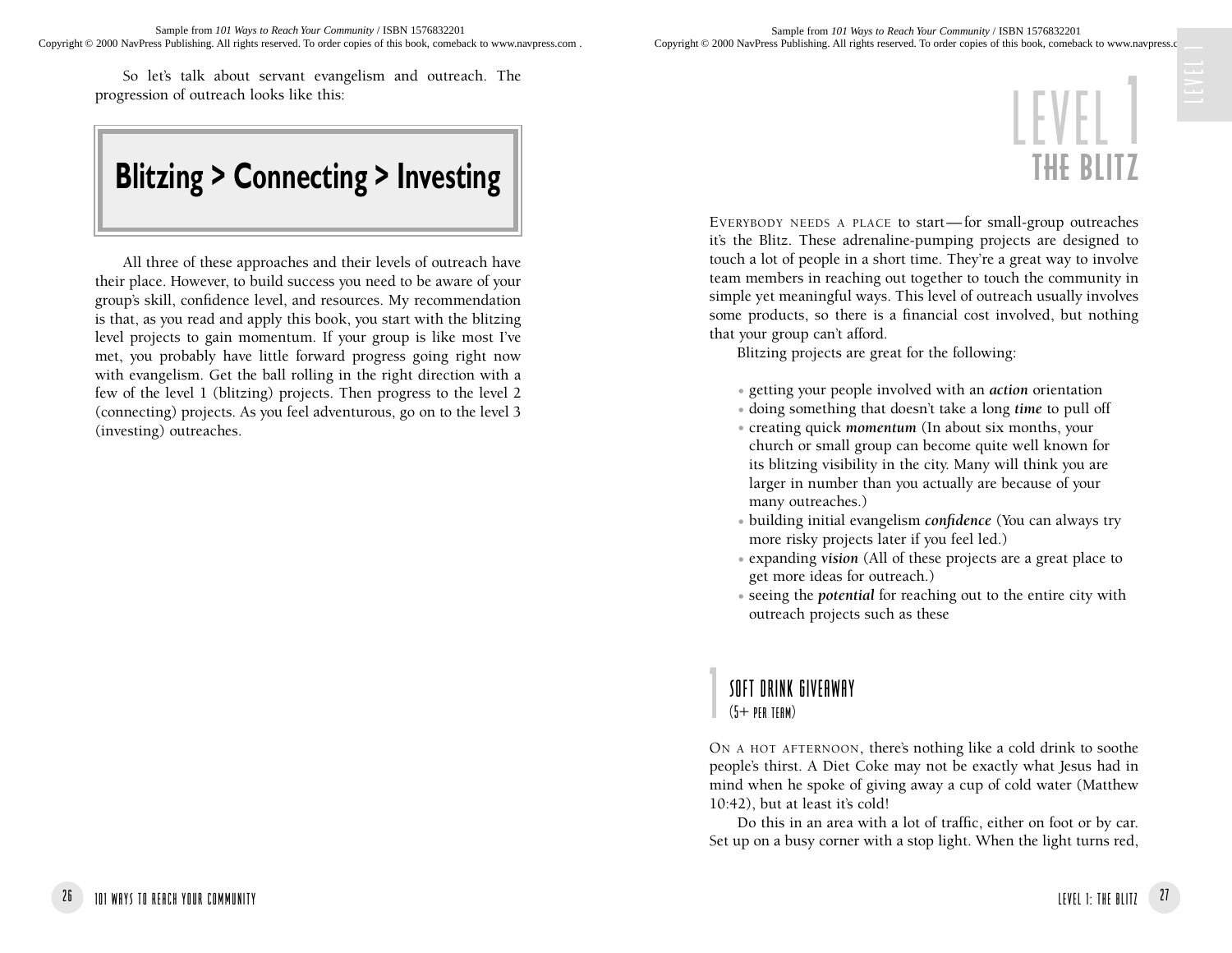Sample from *101 Ways to Reach Your Community* / ISBN 1576832201 Copyright © [2000 NavPress Publishing. All rights reserved. To order copies of this book,](http://www.navpress.com/detail.asp?1576832201) comeback to www.navpress.c

with a couple of drinks in hand your team can ask motorists, "Would you like a diet or regular?" That simple introduction often

 Campuses Parks Neighborhoods Sporting Events Downtown Commuters Shopping Centers

# W<sub>HAT YOU'LL NEED</sub>

□ Soft drinks in cans  $\Box$  Ice □ Coolers □ Three to four signs: "Totally Free Drinks!" □ Folding table □ Towel (for drying the drinks off before attaching the connection cards) □ Connection cards

becomes additional conversation regarding why you are doing this project. Answer by saying, "Jesus met practical and spiritual needs. It's hot today, so we are here doing what he would do in a modern package."

If the idea of locating at an intersection sounds too risky, try the entrance of a grocery store during a high-traffic hour. You will need to contact the manager in advance to explain your project. Customers are more chatty and easygoing on their way into the grocery store, and are typically in a rush to get to their cars on the way out. Therefore, you will have more success setting up at the entrance of the store.

You will need several signs that read, "Totally Free Drinks!" Ice the drinks down an hour or so before the outreach so they're refreshing when given away. You'll need a prep table to set the drinks on once you've taken them out of the coolers. In case you don't get adequate time to explain your project to shoppers, place a card explaining the project under each can's tab.

(Ours say, "You looked too thirsty to

pass up! We hope this drink brought some relief to your day. If we can be of more help, please give us a call.")

The drink giveaway is one of the most expensive projects you can do, but it's great for getting started and having a high-energy experience. If you buy the drinks in quantities, you can probably negotiate a discount. Our small groups typically give away about two hundred drinks at a single outreach. You'll need to experiment with the brand of drinks you offer and the percentage of diets to regulars. Some parts of town might even prefer bottled water or juices to carbonated drinks.

When approaching those you are serving, don't ask, "Would you like a free drink?" That phrase gives people a chance to quickly brush you off. A much better, more positive way to talk to people is to smile, with a diet in one hand and a regular in the other, and

to ask, "Would you like a diet or a regular? It's free!" Be irresistible as you approach people.

**IN ACTION:** On Election Day in South Africa, a church in Johannesburg did a gigantic soft drink outreach to voters as they stood in line to cast their votes. The voting lines were enormous—voters waited for up to three hours to use their newfound privilege. This simple act of generosity was greatly appreciated by these voters. The color barriers came down quickly, and some great conversations took place between blacks, whites, and Asians—all because someone offered a stranger a free soft drink.

### 2 GASOLINE BUY-DOWN (10+ per team)

HOW WOULD YOU LIKE to do an outreach that will get so much

attention you might even create a traffic jam? When you lower the price of gasoline for a couple of hours, you'll attract no small attention to your act of generosity. You might even make the evening news!

This project needs to be set up a week or two in advance by connecting with the station manager first. The essence of the project is this: Lower the price of gasoline for a set time (usually an hour or two). If it's normally \$1.50 per gallon, lower it to \$1.25 for that time and pay the difference to the station at the end of the time. The key is to lower the price to the point that it will get the attention of passing motorists.

Provide services to the customers during that time. Offer to wash their windshields while their gasoline tank is filling. If time allows, check the oil levels.

Provide signs during the set time with the "new and improved" prices. Put a big sign over the normal price sign, but also have some people holding hand signs that read, "\$1.25 Gasoline!" to get people's attention.

 Campuses Parks Neighborhoods

- Sporting Events Downtown
- **Commuters**

Shopping Centers

 $\square$  Signs stating the price of gasoline □ Connection cards □ Squeegees (one per person) □ Towels (one per person) WHAT YOU'LL NEED